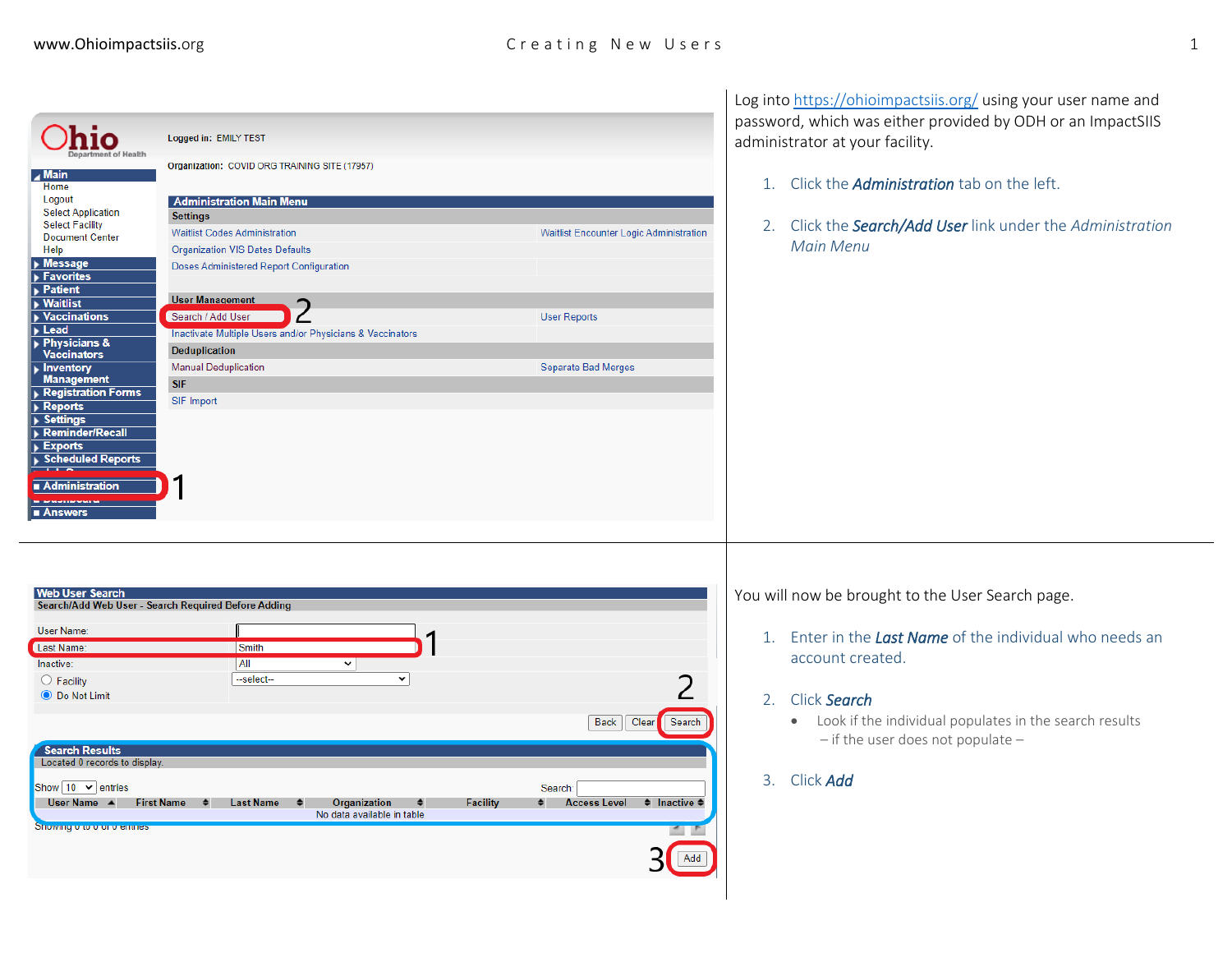## www.Ohioimpactsiis.org C r e a t i n g N e w U s e r s 2

#### 1. Complete the requirements below

#### ➢ *User Name*

• *firstame.lastname* format – If that user name is already in use, add a number to the end of the user name.

#### ➢ *Password*

• Minimum Password Requirements

You will now be brought to the Web User Maintenance page.

- At least 12 characters
- Upper case letter(s)
- Lower case letter(s)
- Number(s)
- Special character(s)

#### ➢ Click *Expire this New Password* box

- This will force a password change during the user's first log-in.
- ➢ *First Name*
- ➢ *Last Name*
- ➢ *Access Level* 
	- **Facility Client** if user will be adding COVID doses to charts from one vaccine stock
	- *Organizational Client* if user will be adding COVID doses to charts from *multiple* vaccine stocks.
- ➢ *Facility* (if applicable)
	- *May be preset and not editable. That is okay.*
	- If it is a dropdown and the user is assigned to *Facility Client* as their *Access Level*, select their facility.

#### ➢ Email

• Must be unique.

#### ➢ *Permissions – Master Patient Data Access*

- If this user needs to view vaccine orders/inventory/system administration. Reference the permission key on the next page.
- ➢ *Keycloak Roles – Access IWeb*
- 2. If creating multiple accounts, click the *Add Another User to this Site* box. It will save most of the requirements for the next user set up.
- 3. Click *Save.*

 $\blacktriangledown$ Save

> 4. Please give the new user the credentials- no email goes out at this time and ODH does not know the password.

| <b>Web User Maintenance [Add]</b>                  |                                                  |                                       |        |
|----------------------------------------------------|--------------------------------------------------|---------------------------------------|--------|
| <b>User Name: Sally Smith</b>                      |                                                  |                                       |        |
| Password:                                          | <br>again :  ···········                         | <b>Expire this New Password:</b><br>ø |        |
| Set Inactive:                                      |                                                  |                                       |        |
| <b>First Name:</b>                                 | <b>Sally</b>                                     |                                       |        |
| Middle Name:                                       |                                                  |                                       |        |
| <b>Last Name:</b>                                  | <b>SMITH</b>                                     |                                       |        |
| Credentials:                                       |                                                  |                                       |        |
| <b>Access Level: Facility Client</b>               | Ÿ                                                |                                       |        |
|                                                    | Organization: 17957 - COVID ORG TRAINING SITE    |                                       |        |
| <b>Facility:</b>                                   | COVID TEST - AKRON OFFICE<br>$\check{~}$         |                                       |        |
| Street:                                            |                                                  |                                       |        |
| City:                                              |                                                  |                                       |        |
| State:                                             | --select--<br>v                                  |                                       |        |
| Zip Code:                                          |                                                  |                                       |        |
| County:                                            | --select--<br>v                                  |                                       |        |
| Work Phone:                                        | ext:                                             |                                       |        |
| Email:                                             | Sally.smith@primarycare.com                      |                                       |        |
| Comments:                                          |                                                  |                                       |        |
| <b>User Last Updated Date:</b>                     |                                                  |                                       |        |
| User Last Updated By:<br><b>User Created Date:</b> |                                                  |                                       |        |
| User Created By:                                   |                                                  |                                       |        |
| Permissions:                                       | <b>Available Permissions</b>                     |                                       |        |
|                                                    | <b>Management Reports</b>                        | ▲                                     |        |
|                                                    | <b>Map Designer Access</b><br>Mass Immunizations |                                       |        |
|                                                    | Master Patient Data Access                       |                                       |        |
|                                                    | <b>MyIR Verifier</b><br><b>PHC-Hub Access</b>    |                                       |        |
|                                                    | Physician Administration                         |                                       |        |
|                                                    | <b>Provider Ordering</b>                         |                                       |        |
|                                                    | Query HL7 Access Only                            |                                       |        |
| Keycloak Roles Access IWeb                         | Remote Clinic Export                             |                                       |        |
|                                                    | <b>Provider Level Permissions</b>                |                                       |        |
|                                                    |                                                  |                                       |        |
|                                                    |                                                  |                                       |        |
|                                                    |                                                  |                                       |        |
|                                                    |                                                  |                                       |        |
|                                                    |                                                  |                                       |        |
|                                                    |                                                  |                                       |        |
|                                                    |                                                  |                                       |        |
|                                                    |                                                  | Add another user to this site         |        |
|                                                    |                                                  |                                       |        |
|                                                    |                                                  |                                       | Cancel |
|                                                    |                                                  |                                       |        |